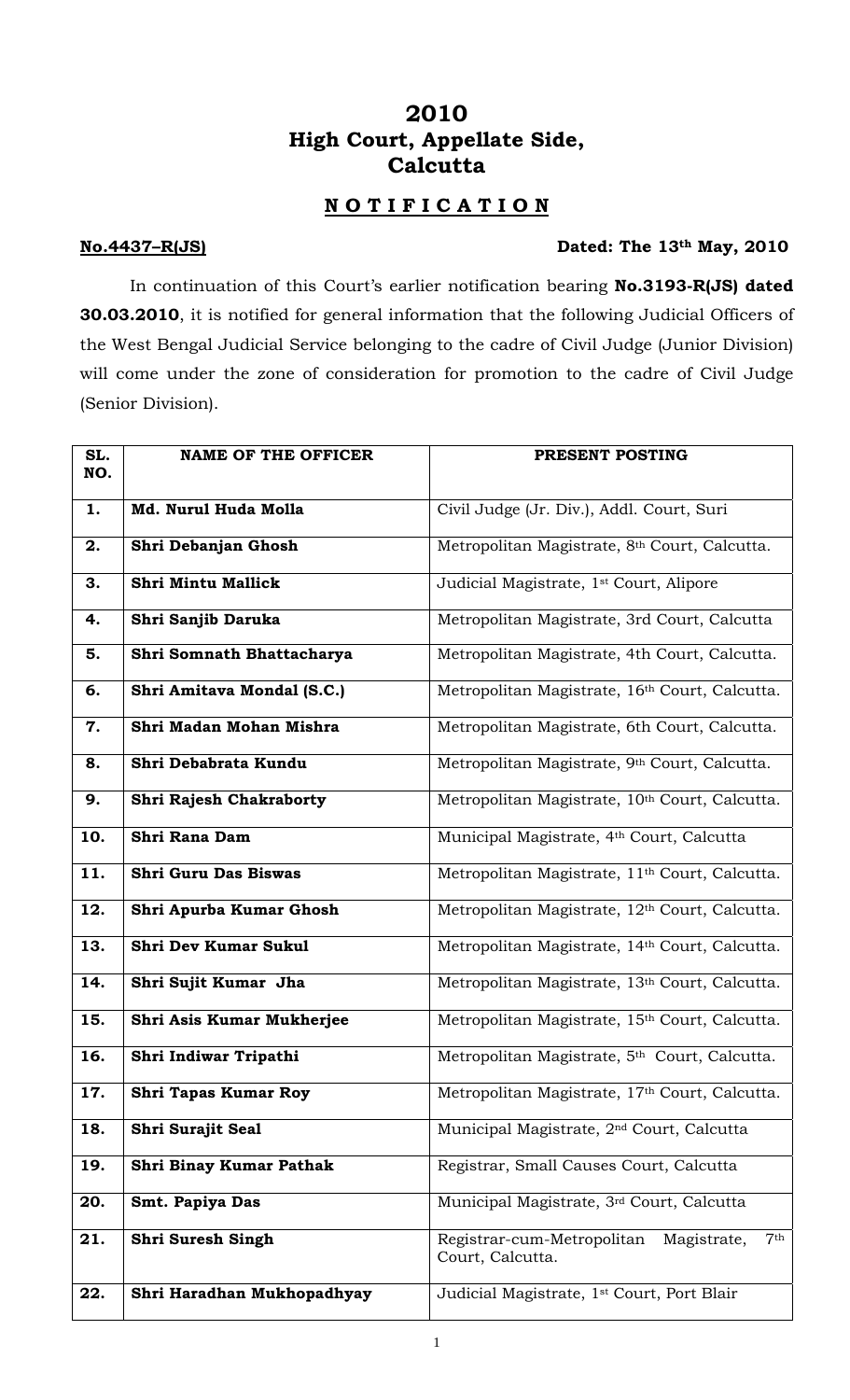| 23. | Shri Subhendu Saha             | Civil Judge (Jr. Divn.), 1 <sup>st</sup> Court, Alipore                                                                                                 |
|-----|--------------------------------|---------------------------------------------------------------------------------------------------------------------------------------------------------|
| 24. | Shri Pijush Ghosh              | Judicial Magistrate, 2 <sup>nd</sup> Court, Port Blair                                                                                                  |
| 25. | Shri Ananda Kumar Tiwari       | Civil Judge (Jr.Divn.), Addl.Court-Cum-J.M.,<br>1 <sup>st</sup> Court, Purulia.<br>U.O.T as Civil Judge (Jr.Divn.) 4th Court,<br><b>Alipore</b>         |
| 26. | Smt. Kumkum Chattopadhyay      | Civil Judge (Jr.Divn.), 3rd Court, Burdwan                                                                                                              |
| 27. | Shri Madhumita Roy-III         | Civil Judge (Jr.Divn.), 1 <sup>st</sup> Court, Malda<br>U.O.T as Civil Judge (Jr.Divn.) 5th Court,<br>Howrah                                            |
| 28. | Shri Tikendra Narayan Pradhan  | Judicial Magistrate1 <sup>st</sup> Court, Malda                                                                                                         |
| 29. | Shri Biswajyoti Chatterjee     | Judicial Magistrate, 2 <sup>nd</sup> Court, Alipurduar                                                                                                  |
| 30. | Shri Prasanta Mukhopadhyay     | Civil Judge (Junior Division), Alipurduar                                                                                                               |
| 31. | Shri Arjun Mukherjee           | Civil Judge (Junior Division),<br>2 <sup>nd</sup> Court,<br>Rampurhat                                                                                   |
| 32. | Shri Ramendra Nath Makhal      | Judicial Magistrate, 1 <sup>st</sup> Court, Siliguri<br>U.O.T as Civil Judge (Jr.Divn.), Jalpaiguri.                                                    |
| 33. | Shri Saugata Chakraborty       | Judicial Magistrate, 2 <sup>nd</sup> Court, Katwa                                                                                                       |
| 34. | Shri Sanjay Ranjan Paul        | Judicial Magistrate, Khatra                                                                                                                             |
| 35. | <b>Shri Sisir Kumar Meyur</b>  | Civil Judge (Junior Division), Addl. Court,<br>Garbeta                                                                                                  |
| 36. | Shri Duri Venkat Srinivas      | Civil Judge (Junior Division)-cum- Judicial<br>Magistrate, Mayabunder                                                                                   |
| 37. | Shri Arundhati Chakrabarty     | Civil Judge (Junior Division.), 2 <sup>nd</sup> Court,<br>Durgapur                                                                                      |
| 38. | <b>Shri Prasun Ghosh</b>       | Civil Judge (Junior Division)-cum- Judicial<br>Magistrate, Kalimpong                                                                                    |
| 39. | <b>Shri Hiranmoy Sanyal</b>    | Civil Judge (Junior Division)-cum- Judicial<br>Magistrate, Toofunganj                                                                                   |
| 40. | <b>Shri Debasis Chowdhury</b>  | Civil Judge (Junior Division), 3rd<br>Court,<br>Howrah                                                                                                  |
| 41. | Shri Anjan Kumar Sarkar (S.C.) | Civil Judge (Junior Division), 2nd<br>Court,<br>Tamluk                                                                                                  |
| 42. | Shri Ratan Kumar Gupta         | Judicial Magistrate, Dubrajpur                                                                                                                          |
| 43. | Shri Arun Kumar Nandy          | Civil Judge (Junior Division), 2nd<br>Court,<br>Baruipur                                                                                                |
| 44. | Shri Bishnu Baran Mondal       | Judicial Magistrate, 2 <sup>nd</sup> Court, Malda<br>U.O.T as Civil Judge (Junior Division)-cum-<br>Judicial Magistrate, Mekhligunj,<br>Cooch<br>Behar. |
| 45. | Shri Asim Kumar Debnath        | Civil Judge (Junior Division), 2nd<br>Court,<br>Chandannagar                                                                                            |
| 46. | Shri Arun Rai                  | Civil Judge (Junior Division), Amta.<br>U.O.T as Civil Judge (Junior Division)<br>Additional Court-cum- Judicial Magistrate,<br>1st Court, Raigunj      |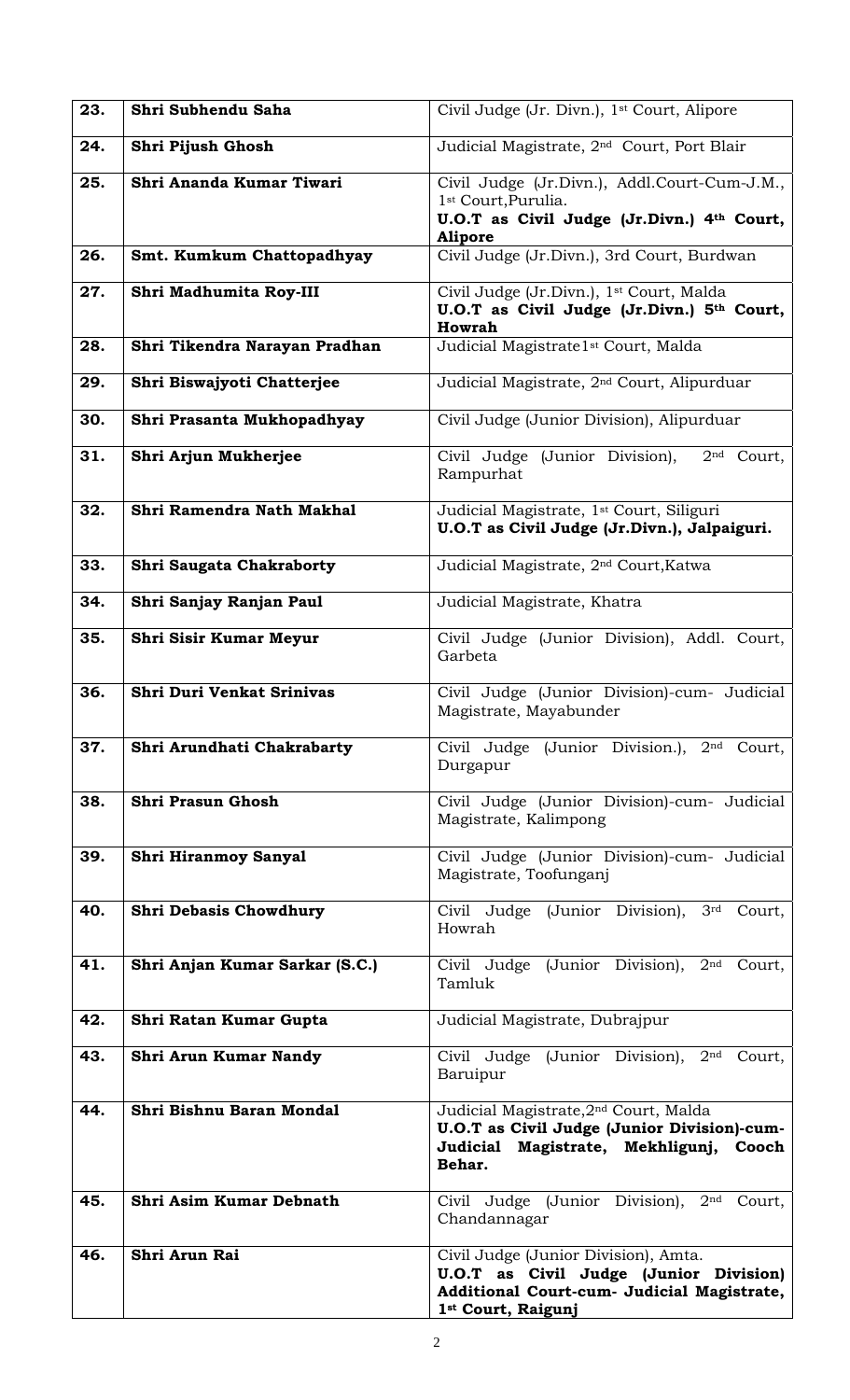| 47. | Shri Sanjoy Kumar Sharma        | Civil Judge (Junior Division)-cum-Judicial<br>Magistrate, Campbell Bay                                              |
|-----|---------------------------------|---------------------------------------------------------------------------------------------------------------------|
| 48. | Shri Hemanta Sinha (S.C.)       | Judicial Magistrate, Dantan                                                                                         |
| 49. | <b>Smt. Rina Sawoo</b>          | Civil Judge (Junior Division), Suri.<br>U.O.T as J.M., 2 <sup>nd</sup> Court, Jalpaiguri                            |
| 50. | Shri Sadhan Mondal (S.C.)       | Civil Judge (Junior Division), Islampur                                                                             |
| 51. | <b>Shri Rajesh Tamang</b>       | Judicial Magistrate, 1 <sup>st</sup> Court, Jalpaiguri                                                              |
| 52. | Shri Tarun Kumar Mondal (S.C.)  | Judicial Magistrate, Raghunathpur.                                                                                  |
| 53. | Shri Nirupam Kar                | Judicial Magistrate, 2 <sup>nd</sup> Court, Cooch Behar                                                             |
| 54. | Shri Manoj Kumar Prasad (S.C.)  | Civil Judge (Junior Division),<br>1 <sup>st</sup> Court,<br>Paschim Medinipur                                       |
| 55. | Shri Prakash Barman (S.C.)      | Civil Judge (Junior Division)-cum- Judicial<br>Magistrate, Mathabhanga                                              |
| 56. | Shri Abhiram Barman (S.C.)      | Judicial Magistrate, 3rd Court, Cooch Behar                                                                         |
| 57. | Shri Biswanath Pramanik (S.C.)  | Judicial Magistrate, 6th Court, Sealdah                                                                             |
| 58. | Shri Sarad Kumar Chhetri        | Civil Judge (Junior Division), Kalna<br>U.O.T as J.M., 3 <sup>rd</sup> Court, Alipurduar                            |
| 59. | <b>Kazi Abul Hasem</b>          | Judicial Magistrate, 4th Court-cum-Railway-<br>Court, Sealdah                                                       |
| 60. | Shri Sumit Adhikari             | Judicial Magistrate, 1 <sup>st</sup> Court, Barrackpore                                                             |
| 61. | Shri Gopal Kishore Sinha        | Judicial Magistrate, 3rd Court, Chandannagar                                                                        |
| 62. | Shri Ambarish Ghosh             | Civil Judge (Junior Division),<br>3 <sup>rd</sup><br>Court,<br>Sealdah                                              |
| 63. | Shri Bibekananda Sur            | Judicial Magistrate, 9th Court, Alipur                                                                              |
| 64. | <b>Smt Bipasha Mondal (Das)</b> | Civil Judge (Junior Division), 2nd<br>Court,<br>Malda.<br>U.O.T as Civil Judge (Jr.Divn.), 1st Court,<br>Krishnagar |
| 65. | Shri Kamal Sarkar               | Civil Judge (Junior Division),<br>2 <sup>nd</sup><br>Court,<br>Alipore                                              |
| 66. | Shri Sudipta Bhattacharjee      | Judicial Magistrate, 6 <sup>th</sup> Court-cum-Railway<br>Court, Howrah                                             |
| 67. | Shri Anjan Kumar Sengupta       | Civil Judge (Junior Division), Raghunathpur                                                                         |
| 68. | Shri Bhaskar Majumder           | Judicial Magistrate, 4th Court, Burdwan                                                                             |
| 69. | Shri Santanu Ganguly            | Judicial Magistrate, Kandi<br><b>U.O.T</b> as J.M., Buniadpur                                                       |
| 70. | Shri Santanu Dutta              | Civil Judge (Junior Division), Tehatta<br>U.O.T as J.M., 1st Court, Siliguri                                        |
| 71. | Shri Tapas Kumar Mitra          | Civil Judge (Junior Division), Nabadwip<br>U.O.T as Civil Judge (J.D.), Raigunj                                     |
| 72. | Shri Rajkumar Naiya (S.C.)      | Civil Judge (Junior Division), 1st Court, Kandi<br>U.O.T as J.M., Raigunj                                           |